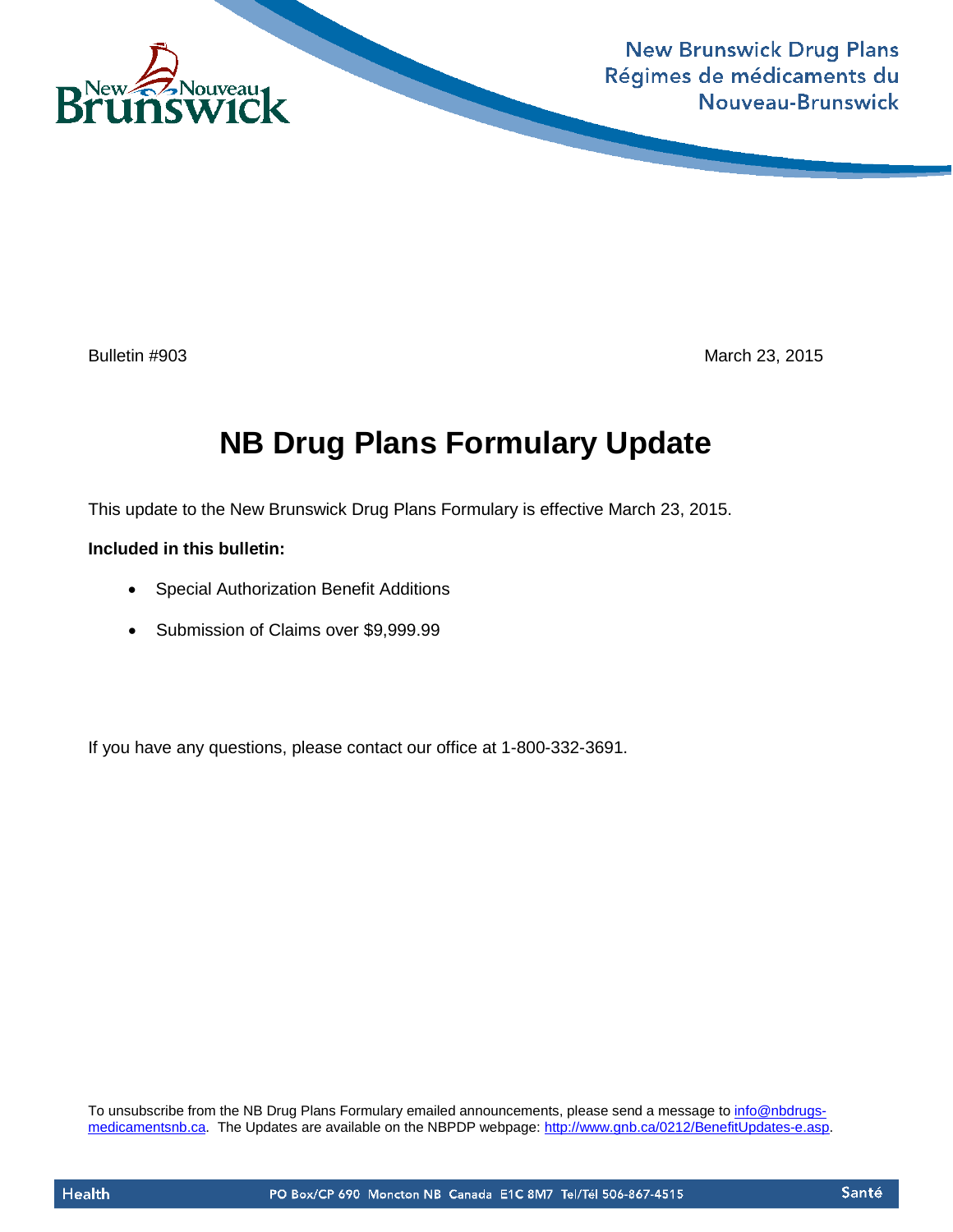## **Special Authorization Benefit Additions**

| Product                                          | Strength                                                                                                                                                                                                                                                                                                                                                                                                                                                                                                                                                                                                                                                                                                                                                                                                                                                                                                                                                                                                                                                                                                                                                                                                                                                                                                                                                                                                                                                                                                                                                                        | <b>DIN</b>                                               | <b>MFR</b> | Plans | Cost Base  |  |  |
|--------------------------------------------------|---------------------------------------------------------------------------------------------------------------------------------------------------------------------------------------------------------------------------------------------------------------------------------------------------------------------------------------------------------------------------------------------------------------------------------------------------------------------------------------------------------------------------------------------------------------------------------------------------------------------------------------------------------------------------------------------------------------------------------------------------------------------------------------------------------------------------------------------------------------------------------------------------------------------------------------------------------------------------------------------------------------------------------------------------------------------------------------------------------------------------------------------------------------------------------------------------------------------------------------------------------------------------------------------------------------------------------------------------------------------------------------------------------------------------------------------------------------------------------------------------------------------------------------------------------------------------------|----------------------------------------------------------|------------|-------|------------|--|--|
| Ledipasvir/sofosbuvir<br>(Harvoni <sup>™</sup> ) | 90mg/400mg tablet                                                                                                                                                                                                                                                                                                                                                                                                                                                                                                                                                                                                                                                                                                                                                                                                                                                                                                                                                                                                                                                                                                                                                                                                                                                                                                                                                                                                                                                                                                                                                               | 02432226                                                 | GIL        | (SA)  | <b>MLP</b> |  |  |
|                                                  | For the treatment of chronic hepatitis C genotype 1 infection in adult patients.                                                                                                                                                                                                                                                                                                                                                                                                                                                                                                                                                                                                                                                                                                                                                                                                                                                                                                                                                                                                                                                                                                                                                                                                                                                                                                                                                                                                                                                                                                |                                                          |            |       |            |  |  |
|                                                  | Genotype 1                                                                                                                                                                                                                                                                                                                                                                                                                                                                                                                                                                                                                                                                                                                                                                                                                                                                                                                                                                                                                                                                                                                                                                                                                                                                                                                                                                                                                                                                                                                                                                      |                                                          |            |       |            |  |  |
|                                                  | 6 million IU/mL                                                                                                                                                                                                                                                                                                                                                                                                                                                                                                                                                                                                                                                                                                                                                                                                                                                                                                                                                                                                                                                                                                                                                                                                                                                                                                                                                                                                                                                                                                                                                                 | Treatment naïve patients with no cirrhosis, viral load < |            |       |            |  |  |
|                                                  | Treatment naïve patients with no cirrhosis, viral load $\geq$<br>6 million IU/mL<br>0r<br>Treatment naïve patients with compensated cirrhosis<br><sub>or</sub><br>Treatment-experienced patients with no cirrhosis                                                                                                                                                                                                                                                                                                                                                                                                                                                                                                                                                                                                                                                                                                                                                                                                                                                                                                                                                                                                                                                                                                                                                                                                                                                                                                                                                              |                                                          |            |       |            |  |  |
|                                                  | Treatment-experienced patients with compensated                                                                                                                                                                                                                                                                                                                                                                                                                                                                                                                                                                                                                                                                                                                                                                                                                                                                                                                                                                                                                                                                                                                                                                                                                                                                                                                                                                                                                                                                                                                                 | 24 weeks                                                 |            |       |            |  |  |
|                                                  | cirrhosis<br>Patients must also meet all of the following criteria:<br>Prescribed by a hepatologist, gastroenterologist or an infectious disease specialist (or<br>1.<br>other physician experienced in treating hepatitis C)<br>Lab-confirmed hepatitis C genotype 1<br>2.<br>Patient has a quantitative HCV RNA value within the last 6 months<br>3.<br>Fibrosis stage F2 or greater (Metavir scale or equivalent)<br>4.<br><b>Exclusion Criteria:</b><br>Patients currently being treated with another HCV antiviral agent.<br>Patients who have previously received a treatment course of ledipasvir/sofosbuvir (re-<br>$\bullet$<br>treatment requests will not be considered).<br>Clinical notes:<br>For treatment naïve patients with no cirrhosis, viral load < 6 million IU/mL, evidence<br>1.<br>has shown that the SVR rates with the 8-week and 12-week treatment regimens are<br>similar. Treatment regimens of up to 12 weeks are recognized as a Health Canada<br>approved treatment option. Patients with severe fibrosis/borderline cirrhosis (F3-4) or<br>HIV/HCV co-infected patients may be considered for 12 weeks coverage.<br>Compensated cirrhosis is defined as cirrhosis with a Child Pugh Score = $A(5-6)$<br>2.<br>3.<br>Treatment-experienced patients are patients who have previously been treated with<br>peginterferon / ribavirin (PegIFN/RBV) regimen, including regimens containing HCV<br>protease inhibitors and did not receive adequate response.<br>HIV-HCV co-infected patients may be considered as per criteria listed above.<br>4. |                                                          |            |       |            |  |  |

- Requests will be considered for individuals enrolled in Plans ADEFGV.
- Claims that exceed the maximum claim amount of \$9,999.99 must be divided and submitted as separate transactions as outlined below.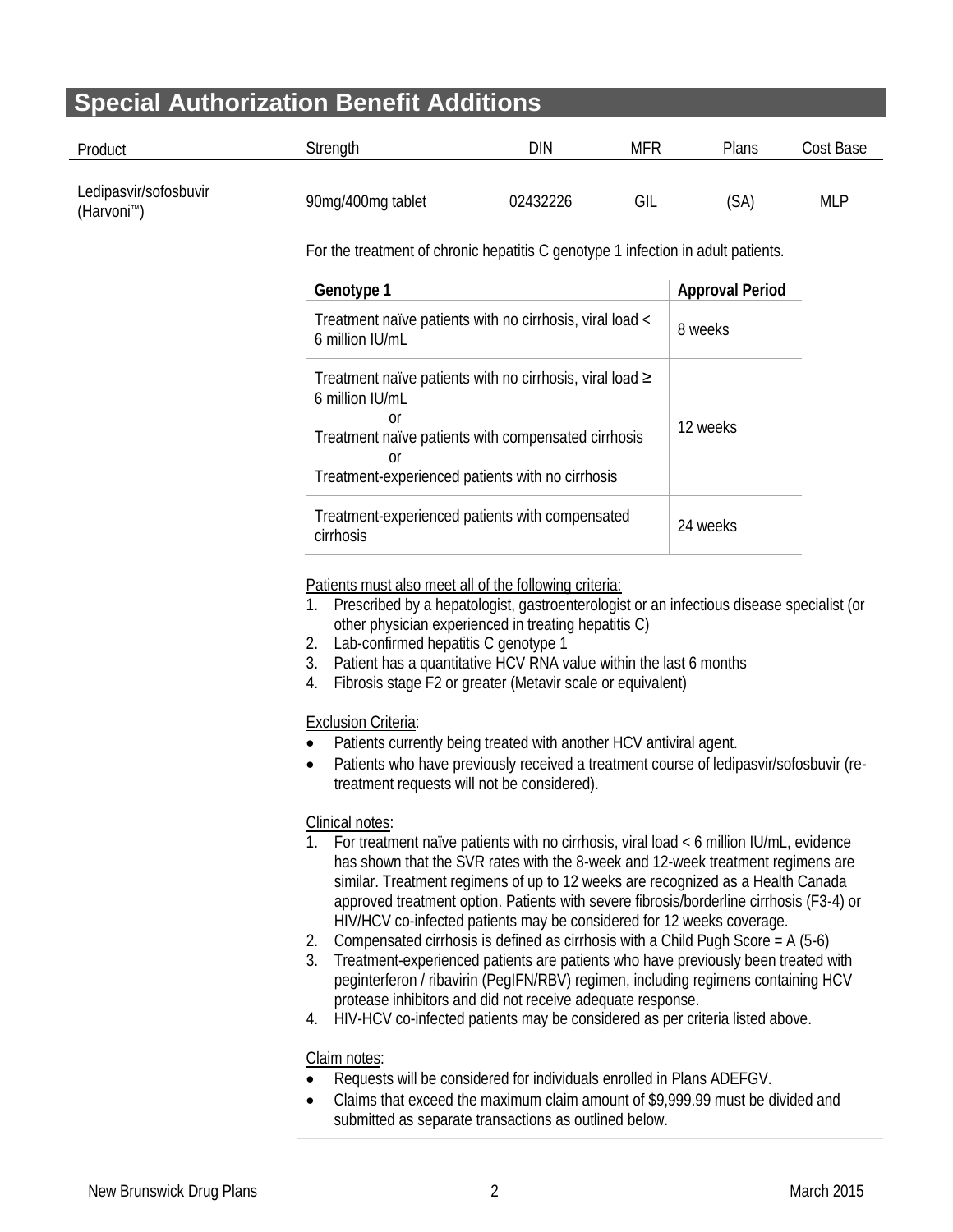| Pomalidomide (Pomalyst <sup>®</sup> ) | 1 <sub>mg</sub> capsule | 02419580 |     |      |     |
|---------------------------------------|-------------------------|----------|-----|------|-----|
|                                       | 2mg capsule             | 02419599 |     |      |     |
|                                       | 3mg capsule             | 02419602 | CEL | (SA) | MLP |
|                                       | 4 <sub>mg</sub> capsule | 02419610 |     |      |     |

For the treatment of patients with relapsed and/or refractory multiple myeloma who:

- Have previously failed at least two treatments including both bortezomib and lenalidomide, and
- Demonstrated disease progression on the last treatment.

#### Clinical Note:

• Requests for pomalidomide will be considered in rare instances where bortezomib is contraindicated or when patients are intolerant to it; however, in all cases patients should have failed lenalidomide which they may have received in the maintenance setting.

Claim Note:

• Claims that exceed the maximum claim amount of \$9,999.99 must be divided and submitted as separate transactions as outlined below.

### **Submission of Claims over \$9,999.99**

Claims that exceed the maximum claim amount of \$9,999.99 must be divided and submitted as separate transactions on the same day. The fewest number of transactions must be used.

| <b>Transaction</b>      | DIN /<br><b>PIN</b> | <b>Dispensing</b><br>Fee: | Quantity                                                                                                | Drug Cost                          | <b>Days Supply</b>                                                           | Copay                                                                   |
|-------------------------|---------------------|---------------------------|---------------------------------------------------------------------------------------------------------|------------------------------------|------------------------------------------------------------------------------|-------------------------------------------------------------------------|
| First                   | DIN                 | Yes                       | Adjust quantity<br>so that claim cost                                                                   | Up to $MLP + up$<br>to $8%$        | Must                                                                         | Adjudication                                                            |
| Second                  | PIN                 | No                        | (including the<br>applicable drug<br>cost, dispensing<br>fee, mark-up)<br>does not exceed<br>\$9,999.99 | The amount                         | correspond with<br>the quantity<br>being submitted<br>in each<br>transaction | system will<br>deduct<br>copay from<br>the first<br>transaction<br>only |
| Third<br>(if required)  | PIN                 | N <sub>o</sub>            |                                                                                                         | must correspond<br>to the quantity |                                                                              |                                                                         |
| Fourth<br>(if required) | PIN                 | No                        |                                                                                                         | submitted in<br>each transaction   |                                                                              |                                                                         |

The drugs and applicable DINs and PINs that are included in this policy are listed below.

|                                                                   | <b>Transaction and DIN / PIN</b> |                      |                            |                             |  |
|-------------------------------------------------------------------|----------------------------------|----------------------|----------------------------|-----------------------------|--|
| Drug                                                              | <b>First</b><br><b>DIN</b>       | Second<br><b>PIN</b> | <b>Third</b><br><b>PIN</b> | <b>Fourth</b><br><b>PIN</b> |  |
| Eculizumab (Soliris <sup>®</sup> ) 10mg/mL vial                   | 02322285                         | 00994090             | 00994091                   | 00994092                    |  |
| Ivacaftor (Kalydeco <sup>®</sup> ) 150mg tablet                   | 02397412                         | 00903963             | 00903964                   | 00903982                    |  |
| Ledipasvir / Sofosbuvir (Harvoni <sup>™</sup> ) 400mg/90mg tablet | 02432226                         | 00904021             | 00904022                   | 00904023                    |  |
| Lenalidomide (Revlimid®) 5mg capsule                              | 02304899                         | 00904000             | 00904001                   | 00904024                    |  |
| Lenalidomide (Revlimid®) 10mg capsule                             | 02304902                         | 00904005             | 00904006                   | 00904025                    |  |